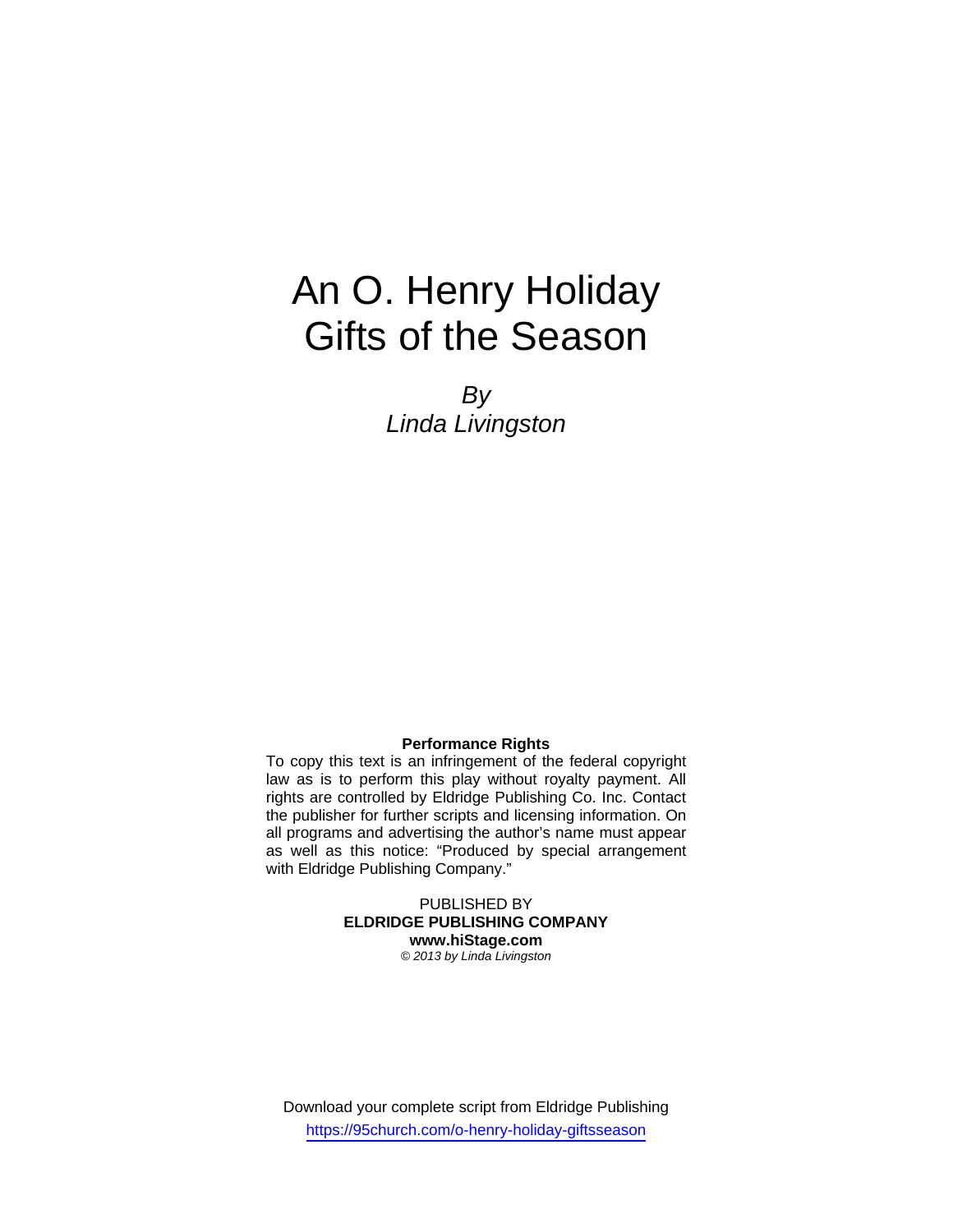#### *An O. Henry Holiday -- Gifts of the Season - 2 -*

#### *Dedication: For JTP*

#### **STORY OF THE PLAY**

 "The Gift of the Magi" is probably one of the most beloved stories for Christmas. It, along with two other tender stories by O. Henry, "The Last Leaf" and the lesser known "Christmas by Injunction," are dramatized here, set in the framework of O. Henry's life which in itself is a story.

 In the early 1900s he was one of the most widely read authors in America. O. Henry, whose real name was William Sydney Porter, was known, however, to have spent some time in jail for allegedly embezzling from an employer, and it is believed that he started writing there in order to support his daughter. Based on these events, the play opens with him jailed on Christmas Eve. Each story he tells -- the first to his jailer, the second to his daughter, and the third as he is writing it -- comes alive with the actors taking over their character's lines. As he literally breathes life into them, they maintain the wit, charm and sweetness with which they were written.

#### **ORIGINAL PRODUCTION**

 First presented at Santa Paula Theater Center, Santa Paula, CA, November 21, 2003. Directed by Linda Livingston, Set Design by Jeff G. Rack, and Lighting Design by Gary Richardson. The cast was as follows:

Porter (aka) O. Henry…Ronald Rezac Guard / Jim…Sean Fitzgerald Cherokee / Caroler…Jereme Leslie Baldy / Behrman…Doug Friedlander CA Ed / Mr. Rogers / Caroler…Nelson Fox Trinidad…Robert Sbotka Judge / Doctor…Michael Barra Woman 1 / Mdm. Sofronie…Kimberly Peters Bobby's Mother / Laundress…Kristin Jensen Storey Bobby…Tyler Peters Town Girl / Caroler…Samantha Peters Margaret / Caroler…Kendall Storey Erma Spangler / Sue / Caroler…Zoe Pietrycha Johnsy / Caroler…Sarah Vawter Fanchon Spangler / Della…Cristina Menzie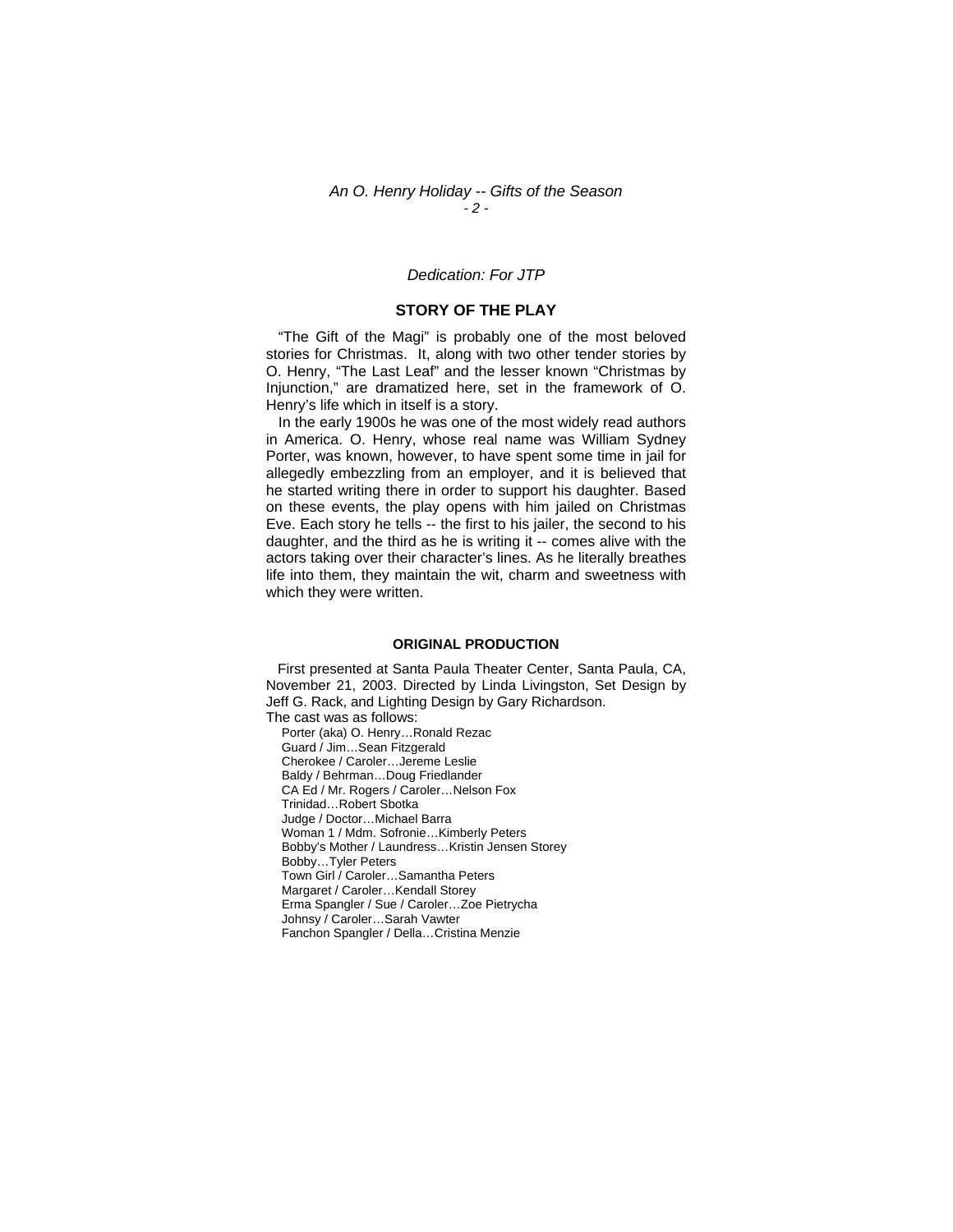*An O. Henry Holiday -- Gifts of the Season - 3 -* 

### **CAST OF CHARACTERS**

*Casting is very fluid. Minimum: 7 m, 5 w. In Act I, Scene 1, females can play miners.* 

# **Scene 1: Christmas by Injunction**<br>Porter aka O. Henry Guard

Porter aka O. Henry Cherokee Baldy<br>California Ed Mr. (or Mr. (or Mrs.) Rogers Trinidad Judge Young Bobby Assayer's Wife / Section Boss Wife Hotel Proprietress / Mrs. Wiley Bobby's Mother / Laundress<br>Erma Spangler Fand Fanchon Spangler Non-speaking roles of Prospectors, Businessmen, the Bartender and Dance Hall Girls.

#### **Scene 2: The Last Leaf**

| O. Henry | Young Margaret |
|----------|----------------|
| Johnsy   | Sue            |
| Doctor   | Behrman        |

## **Scene 3: The Gift of the Magi**

O. Henry<br>Della Madame Sofronie Carolers-any number

Performance Time: 80-90 minutes.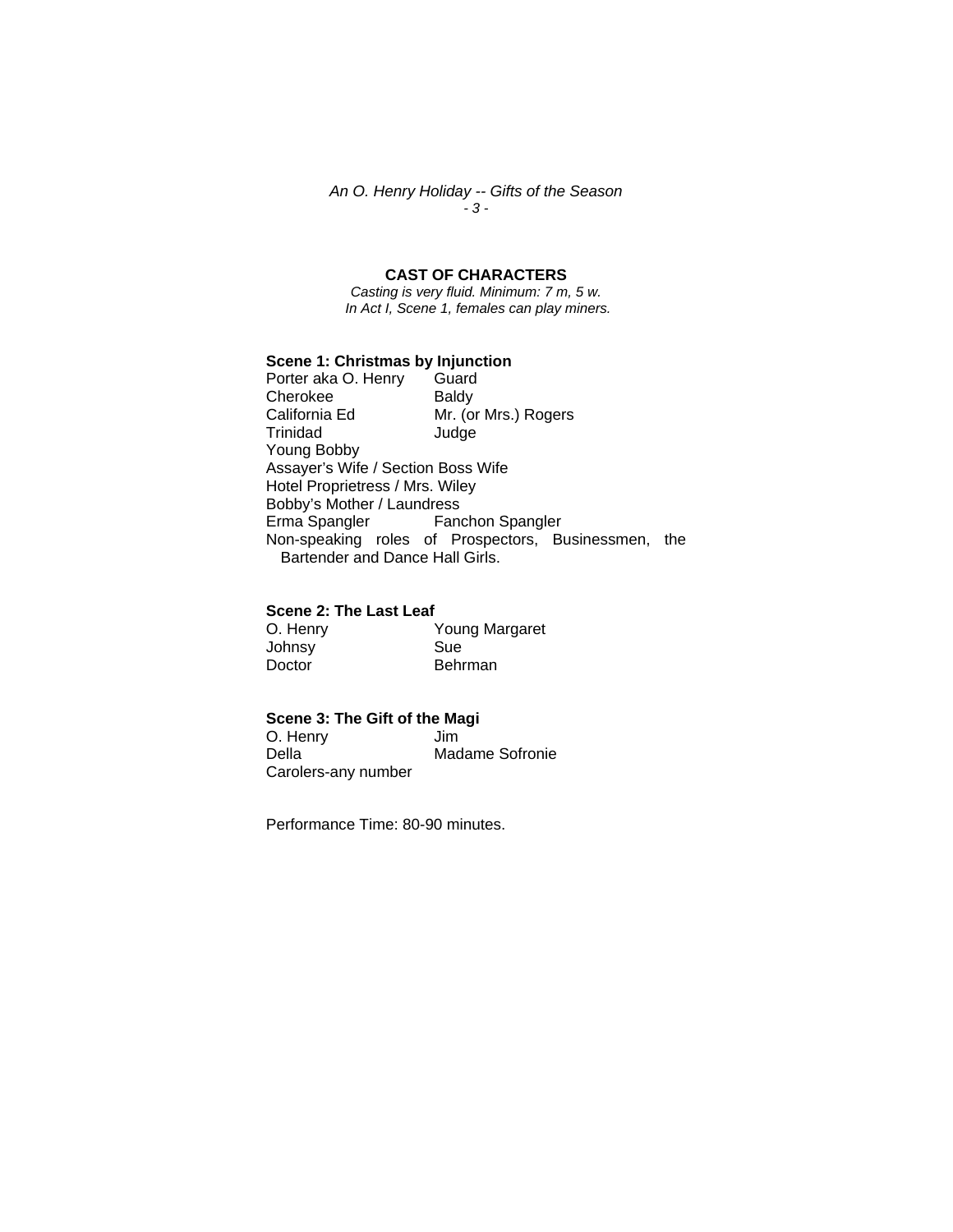#### *An O. Henry Holiday -- Gifts of the Season - 4 -*

#### **SETTINGS**

#### **ACT I**

#### **Scene 1: Christmas by Injunction**

Christmas Eve, 1899. SR is Porter's small jail cell represented by a short span of bars inside of which is a rough cot and small table and stool. The Guard pulls up another stool on which to sit outside the bars. SL is a rustic Western bar and a wooden table and chairs. Later, a hotel bell should be placed on the bar to represent the Lucky Strike Hotel. Behind the bar is a scrim. When raised, it reveals a Christmas tree decorated in toys, ornaments, and candle lights. These should be either lights shaped like candles or small white lights. Finally, a large sleigh is rolled in, next to the apron below SL.

#### **ACT II**

#### **Scene 1: The Last Leaf**

New York City, late fall, 1906. O. Henry, as he is now known, is seated behind his desk at home. While there may be an electric light overhead, there is a kerosene lamp on the desk. Johnsy and Sue's apartment has a bed, a nightstand, and UC a table and two chairs. An imaginary window DS provides Johnsy's view of a brick wall with a vine growing on it with a few ivy leaves. Later a projected image off SL will show one leaf. Behrman's apartment is played in front of the apron DL.

#### **Scene 2: The Gift of the Magi**

New York City, winter, 1906. O. Henry's desk, and Stella and Jim's humble apartment which has a small loveseat, an old wooden table and chairs, a small side table to the left of the loveseat and a worn red throw rug. There is a hall tree by the door. At one side of the stage is a letter box and an electric doorbell (non-working). Madame Sofronie's is represented by a folding screen on which a sign is hung.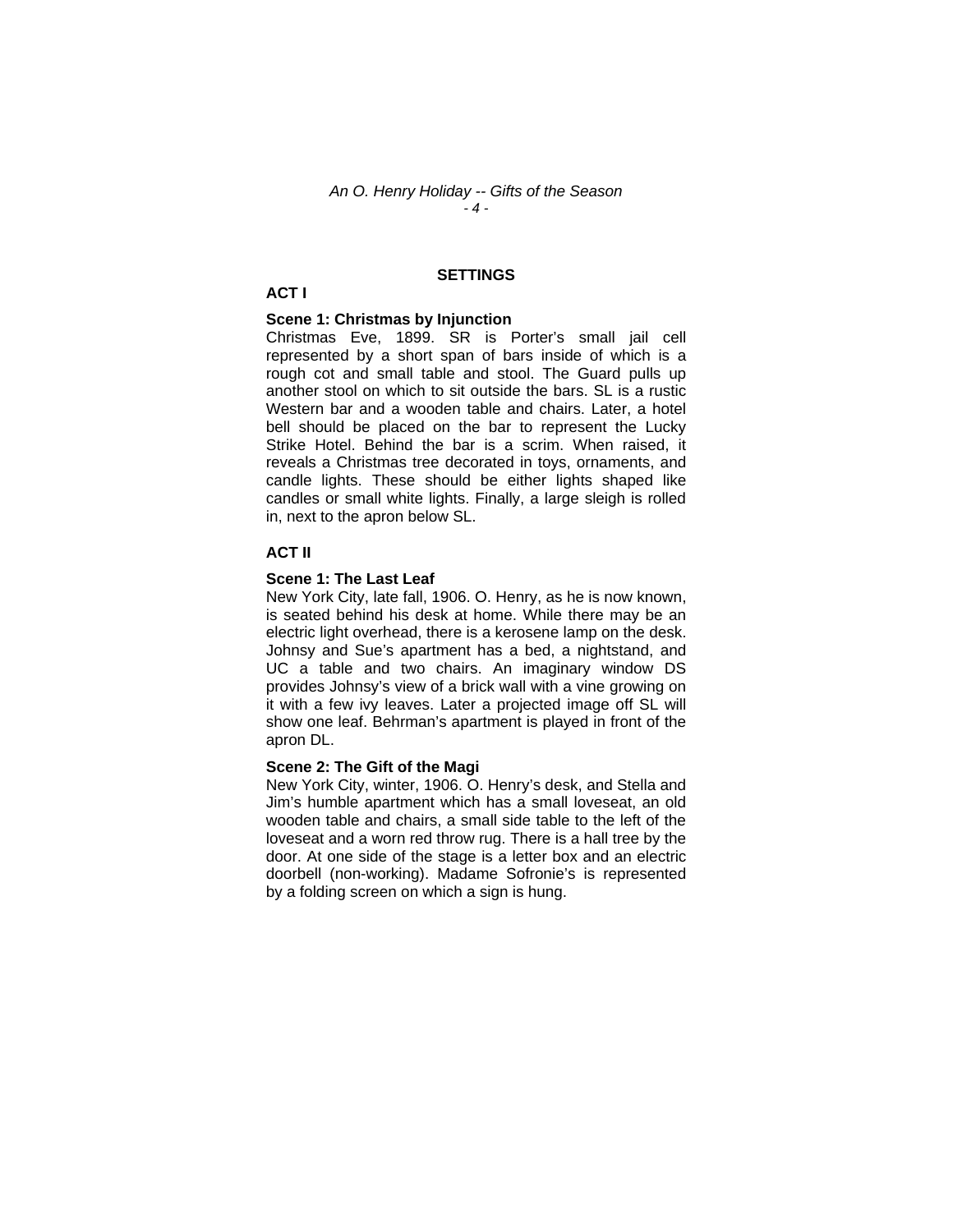#### **ACT I Scene 1:** *Christmas by Injunction*

*(AT RISE: Christmas Eve, 1899. Ohio Penitentiary. SL is a rustic old Western bar with a wooden table and chairs. Behind it is a scrim. SR William Sydney Porter (alias O. Henry) sits in a cell, half-heartedly humming a seasonal tune. The SOUND of wind howling outside is followed by the clanging of cell doors slamming shut. As LIGHTS come up on SR, a young GUARD approaches Porter's cell.)* 

- **GUARD:** Well, Mr. Porter, I'll be leaving for the day and I won't be here tomorrow. *(Almost apologetically.)* Uh… Merry Christmas. *(HE starts to leave.)*
- **PORTER:** Warder! *(The GUARD turns.)* I don't suppose you could spare a few minutes' company first?
- **GUARD:** *(Hesitantly.)* Well…I suppose I could stick around for a little while. I sure hate to see a fella all alone on Christmas Eve. *(HE pulls up a stool next to the bars of the cell.)* Not a whole lot of space in there, is there?
- **PORTER:** You've got that right. Especially for someone used to havin' the whole world in front of him.
- **GUARD:** You see a lot of places, Mr. Porter?
- **PORTER:** Oh, I've had my share of adventures. I've lived back East…been all over the Southwest…spent some time in Mexico. *(Smiling.)* Not *this* kind of time. Even hopped an old freighter to Honduras. *(GUARD looks confused.)* That's in Central America.
- **GUARD:** Whew! That's something! Me…I've never been outside Ohio. I'll wager you have some mighty interesting stories to tell.
- **PORTER:** Yep. Got so many in fact, I've been writing 'em down.

**GUARD:** So I heard.

- **PORTER:** Truth is, I've got one swirling around in my head right now…if you'd care to hear it?
- **GUARD:** Sure, Mr. Porter. Go ahead.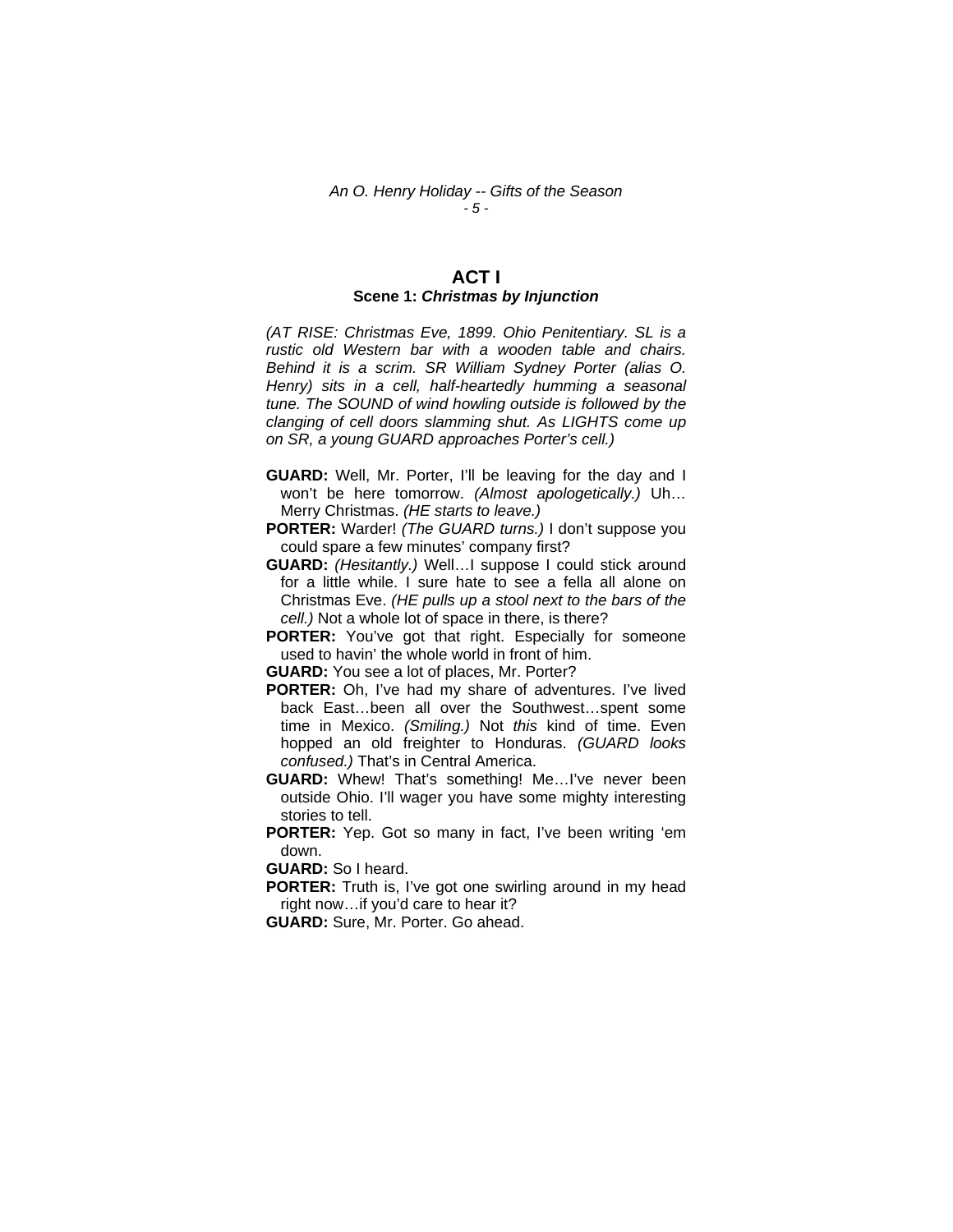#### *An O. Henry Holiday -- Gifts of the Season - 6 -*

#### *Christmas by Injunction*

*(LIGHTS are dimmed on the two men as they rise DL on CHEROKEE, a young man dressed in miner's clothes of the gold rush era. He is all the way DS, perhaps on the apron, studying and cleaning a piece of gold he has mined.)* 

**PORTER:** Cherokee was the civic father of Yellowhammer. Yellowhammer was a new mining town constructed mainly of canvas and undressed pine. Cherokee was a prospector. One day while his burro was eating quartz and pine burrs, Cherokee turned up with his pick a nugget weighing thirty ounces. He staked his claim and then, being a man of breadth and hospitality, sent out invitations to his friends in three states to drop in and share his luck.

*(During the following, actors, one at a time, emerge from different areas of the stage. They include other PROSPECTORS, a well-dressed BUSINESSMAN and a couple of DANCE HALL GIRLS. Each approaches and congratulates Cherokee wordlessly.)* 

**PORTER:** *(Cont'd.)* Not one of his invited guests sent regrets. They rolled in from Gila Country, from Salt River, from the Pecos, from Albuquerque and Phoenix and Santa Fe, and from the camps intervening. When a thousand citizens had arrived and taken up claims, they named the town Yellowhammer, appointed a vigilance committee, and presented Cherokee with a watch-chain made of nuggets. *(After CHEROKEE is handed the watch chain, all ACTORS ONSTAGE freeze.)* Three hours after the presentation ceremonies, Cherokee's claim played out. He had located a pocket instead of a vein. He abandoned it and staked others one by one. Luck had kissed her hand to him. Never afterward did he turn up enough dust in Yellowhammer to pay his bar bill. But his thousand invited guests were mostly prospering, and Cherokee smiled and congratulated them.